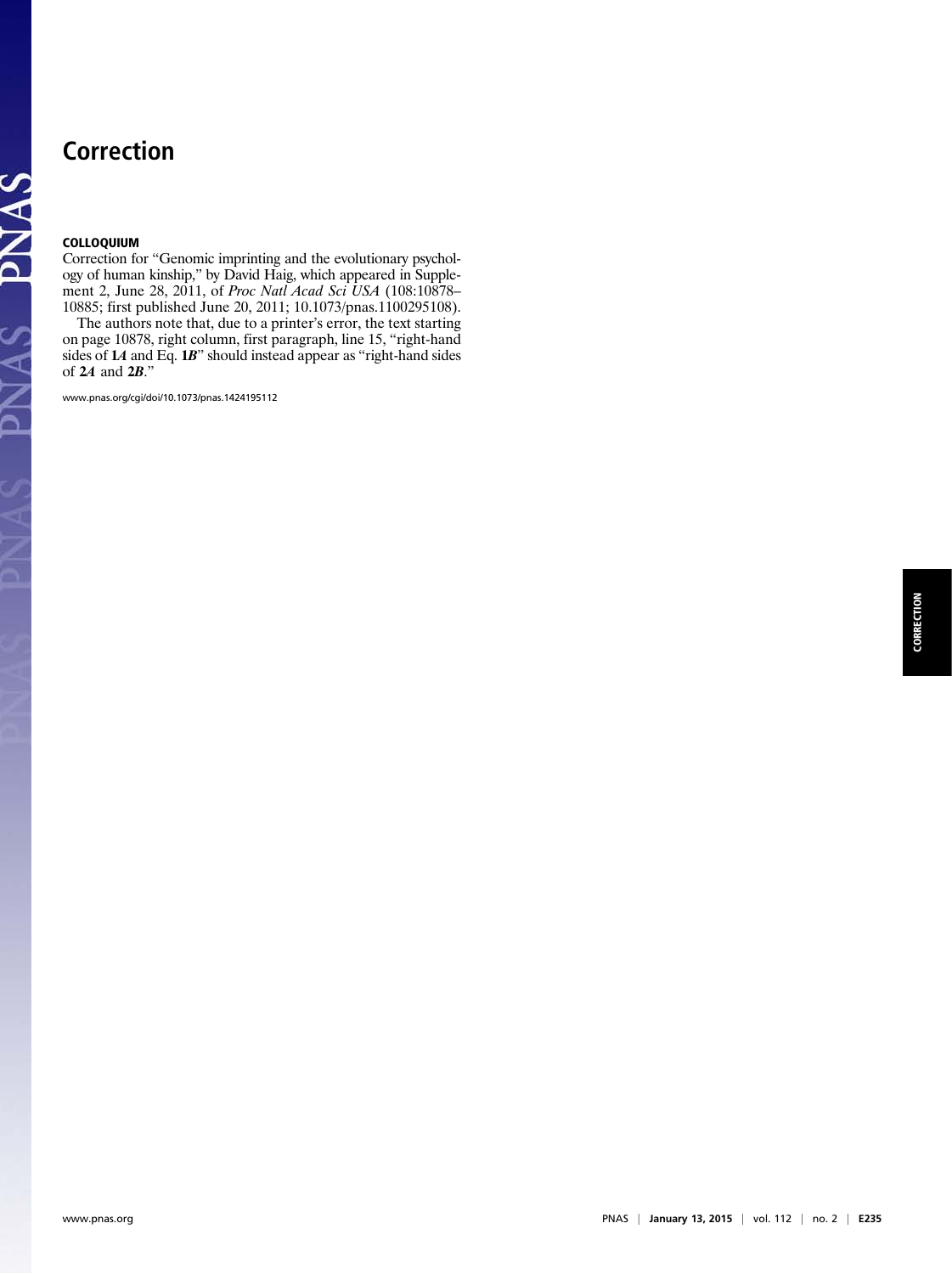# Genomic imprinting and the evolutionary psychology of human kinship

# David Haig<sup>1</sup>

S

Department of Organismic and Evolutionary Biology, Harvard University, Cambridge, MA 02138

Edited by John C. Avise, University of California, Irvine, CA, and approved March 2, 2011 (received for review January 20, 2011)

Genomic imprinting is predicted to influence behaviors that affect individuals to whom an actor has different degrees of matrilineal and patrilineal kinship (asymmetric kin). Effects of imprinted genes are not predicted in interactions with nonrelatives or with individuals who are equally related to the actor's maternally and paternally derived genes (unless a gene also has pleiotropic effects on fitness of asymmetric kin). Long-term mating bonds are common in most human populations, but dissolution of marriage has always affected a significant proportion of mated pairs. Children born in a new union are asymmetric kin of children born in a previous union. Therefore, the innate dispositions of children toward parents and sibs are expected to be sensitive to cues of marital stability, and these dispositions may be subject to effects of imprinted genes.

father absence | helper-at-the-nest | menarche | kith | divorce

"The burden of making and the duty of exacting compensation ran on the mother's side as well as the father's. A father and son, or two halfbrothers, would for the purposes of the blood-feud have some of their kindred in common, but by no means all." (1)

The opening quotation comes from a discussion of Anglo-Saxon law. An individual could be liable to pay wergeld for the slaying of his mother's kinsman by his father's kinsman and be entitled to receive wergeld for the same slaying, because each individual combined two lines of descent. The individual is divisible. Just as his loyalties can be divided by obligations to the two sides of his family, so too can his genome be divided between genes he shares with his mother and genes he shares with his father. Blood is thicker than water, and blood does not mix (in the sense that genes do not blend).

Genetically determined behaviors that benefit the father's side of the family may be favored by natural selection when a gene has been transmitted by a sperm but not when the same gene has been transmitted by an egg. Conversely, a behavior that benefits the mother's side of the family may be favored when a gene has been transmitted by an egg but not when the same gene has been transmitted by a sperm. In such circumstances, imprinted alleles, genes that are differently expressed when inherited via eggs and via sperm, can supplant unimprinted alleles that are expressed independent of parental origin (2, 3).

Imprinted genes have been considered prime candidates for involvement in disorders of human social interaction, such as autism and schizophrenia, because of their predicted role in interactions among kin (4–9). Not all social interactions promote imprinted gene expression, however. The principal purpose of this paper is to clarify the rather specific conditions that favor stable maintenance of imprinted gene expression, but this task requires a broader understanding of how humans innately categorize kin. These questions will be addressed with a particular focus on effects of partner change and on internal genetic conflicts during sexual maturation and adolescence.

# Asymmetries of Relatedness

Consider an imprinted locus at which the established allele is silent when paternally derived but expressed at level  $x > 0$  when maternally derived. This pattern of expression is an evolutionarily stable strategy (ESS) when two conditions are met:

$$
\sum_{i} p_i \frac{dw_i}{dx} < 0 \tag{14}
$$

$$
\sum_{i} m_i \frac{dw_i}{dx} = 0, \ \sum_{i} m_i \frac{d^2 w_i}{dx^2} < 0 \tag{1B}
$$

where  $dw_i/dx$  is the effect of a change in x on the fitness of individual i, and  $p_i$  and  $m_i$  are coefficients of patrilineal and matrilineal relatedness of the category to which individual i belongs. Inequality  $(1)$  specifies that extra x reduces patrilineal inclusive fitness. This condition maintains silence of paternally derived alleles. Eq.  $1B$  specifies that x is a local maximum of matrilineal inclusive fitness (2). These conditions are equivalent to:

$$
\sum_{s} m_{s} \frac{dw_{s}}{dx} < -\sum_{a} p_{a} \frac{dw_{a}}{dx}
$$
 [24]

$$
\sum_{s} m_{s} \frac{dw_{s}}{dx} = -\sum_{a} m_{a} \frac{dw_{a}}{dx}
$$
 [2B]

where s indexes symmetric kin (individuals for whom  $m_s = p_s$ ) and a indexes asymmetric kin (individuals for whom  $m_a \neq p_a$ ). An individual's symmetric kin include herself, her offspring, and her grandoffspring, but most other categories of kin are asymmetric, including 'fullsibs,' because of uncertainty of paternity. Thus, the right-hand sides of 1A and Eq. 1B can be considered to represent the marginal effect of  $x$  on the individual's own survival and reproduction (individual fitness).

Eq. 2B describes a tradeoff in the maximization of matrilineal inclusive fitness. At the ESS, the marginal effect of  $x$  on individual fitness is balanced by a marginal effect of opposite sign on indirect fitness obtained via asymmetric kin. If the value of Eq. 2B is negative, then extra x increases individual fitness at a cost to matrilineal asymmetric kin. If the value of Eq. 2B is zero, then x simultaneously maximizes both components of inclusive fitness (most plausible if  $x$  has no effects on matrilineal asymmetric kin). If the value of Eq.  $2B$  is positive, then extra x increases the fitness of matrilineal asymmetric kin at a cost to individual fitness.

Substitution of the right-hand side of Eq. 2B for the left-hand side of 2A yields:

This paper results from the Arthur M. Sackler Colloquium of the National Academy of Sciences, "In the Light of Evolution V: Cooperation and Conflict," held January 7–8, 2011, at the Arnold and Mabel Beckman Center of the National Academies of Sciences and Engineering in Irvine, CA. The complete program and audio files of most presentations are available on the NAS Web site at [www.nasonline.org/SACKLER\\_cooperation](http://www.nasonline.org/SACKLER_cooperation).

Author contributions: D.H. performed research and wrote the paper.

The author declares no conflict of interest.

This article is a PNAS Direct Submission.

<sup>1</sup> E-mail: [dhaig@oeb.harvard.edu.](mailto:dhaig@oeb.harvard.edu)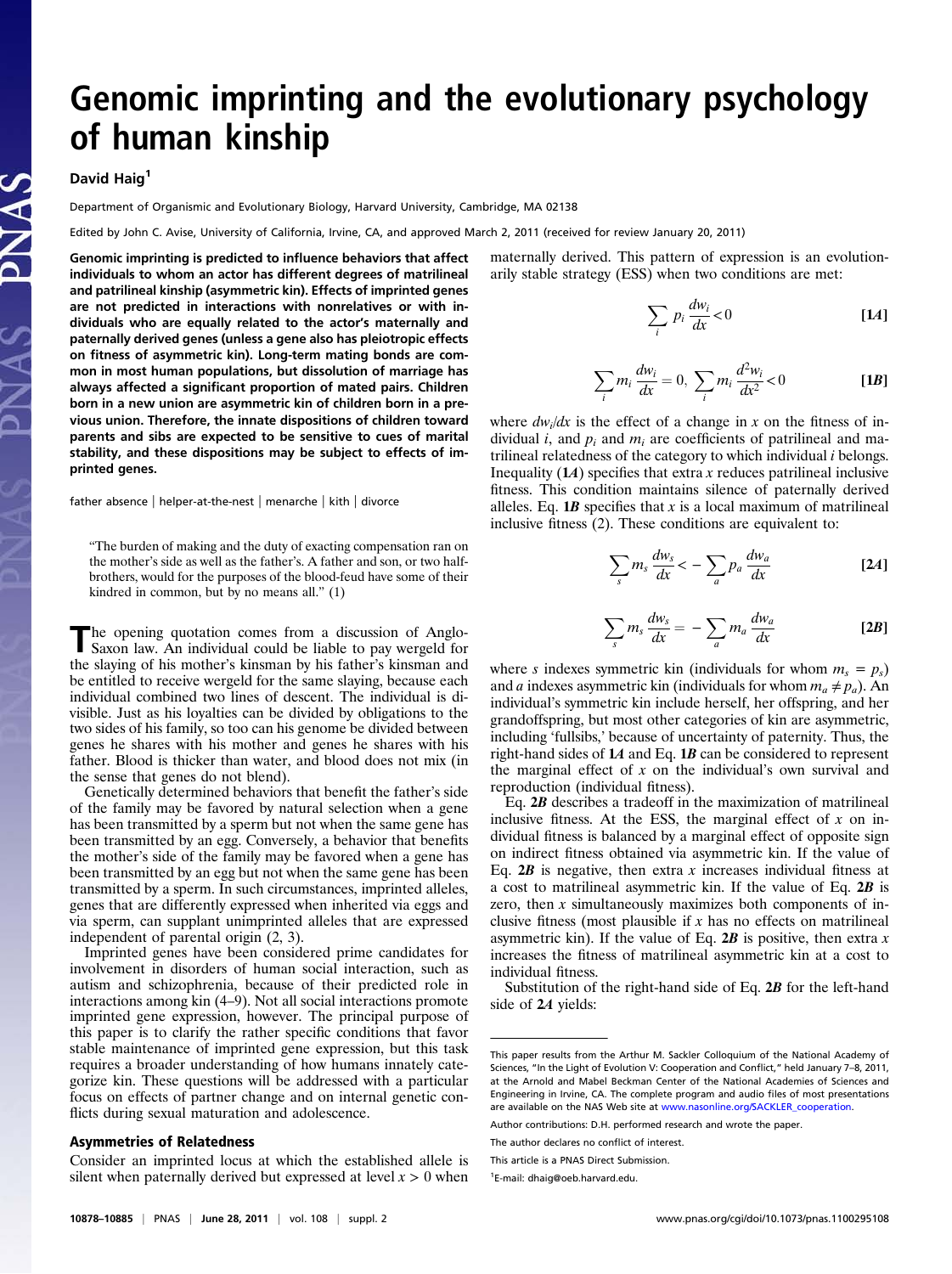$$
\sum_{a} m_a \frac{dw_a}{dx} > \sum_{a} p_a \frac{dw_a}{dx}
$$
 [34]

which can be rearranged to give:

$$
\sum_{j} \left( m_j - p_j \right) \frac{dw_j}{dx} > \sum_{k} \left( p_k - m_k \right) \frac{dw_k}{dx} \tag{3B}
$$

where *j* indexes matrikin (individuals for whom  $m_i > p_i$ ) and k indexes patrikin (individuals for whom  $m_k < p_k$ ). This partition allows kin to be assigned to three mutually exclusive classes: symmetric kin  $(m_i = p_i)$ , matrikin  $(m_i > p_i)$ , and patrikin  $(m_i <$  $p_i$ ). Inequality (3B) states that inactivation of the silent paternal allele is maintained when the summed effects of extra  $x$  on fitness are worse for patrikin than for matrikin, where fitness effects are weighted by the asymmetries of relatedness (terms in brackets).

The ESS for a locus at which the established allele is silent when maternally derived but expressed at level  $z > 0$  when paternally derived is obtained by substitution of  $z$  for  $x$  and reciprocal substitution of  $m$  for  $p$  throughout the above analysis.

If maternal-specific expression of  $\overline{x}$  has effects on two individuals only,  $1A$  and Eq.  $1B$  become:

$$
p_1 \frac{dw_1}{dx} + p_2 \frac{dw_2}{dx} < 0
$$
 [44]

$$
m_1 \frac{dw_1}{dx} + m_2 \frac{dw_2}{dx} = 0
$$
 [4B]

These conditions describe a tradeoff in which the two individuals' fitnesses are differently weighted for genes of maternal and paternal origin. Condition (4A) can be expressed in a convenient form using a substitution from Eq. 4B:

$$
\left\{\frac{p_2}{p_1} - \frac{m_2}{m_1}\right\} \frac{dw_2}{dx} < 0 \tag{4C}
$$

Condition (4C) shows that the maintenance of paternal silence depends on a difference in the ratios of matrilineal and patrilineal relatedness for the two individuals affected.

If one of these individuals is the actor within whom  $x$  is expressed ( $p_1 = m_1 = 1$ ), then 4C and Eq. 4B become:

$$
\{p_2 - m_2\} \frac{dw_2}{dx} < 0
$$
 [5A]

$$
\frac{dw_1}{dx} = -m_2 \frac{dw_2}{dx} \qquad \qquad [5B]
$$

Maternal-specific expression of  $x$  either benefits self at a cost to an individual who is patrikin  $(dw_1/dx > 0, dw_2/dx < 0, p_2 > m_2)$  or benefits an individual who is matrikin at a cost to self  $\frac{dw_1}{dx}$  <  $0, dw_2/dx > 0, p_2 < m_2$ ). The ESS at a maternally silent locus, with paternal expression level z, is obtained by swapping  $m_2$  for  $p_2$  and z for x:

$$
{m_2 - p_2} \frac{dw_2}{dz} < 0
$$
 [64]

$$
\frac{dw_1}{dz} = -p_2 \frac{dw_2}{dz} \tag{6B}
$$

Paternal-specific expression of z either benefits self at a cost to an individual who is matrikin  $(dw_1/dx > 0, dw_2/dx < 0, p_2 < m_2)$  or benefits an individual who is patrikin at a cost to self  $\frac{dw_1}{dx} < 0$ ,  $dw_2/dx > 0, p_2 > m_2$ ).

# Kinship Categories

Other individuals evoke different innate dispositions in ego: some are sexual rivals, and others are potential mates; some are parents, and others are offspring; some are friends, and others are strangers. These dispositions constitute an implicit categorization of others that represents the way natural selection has parsed social interactions in a particular evolutionary lineage. The dispositions define the categories: all individuals who evoke a disposition belong to a category defined by the disposition. If the members of a category are, on average, related to ego, then the disposition will evolve, in part, shaped by its effects on the fitness of kin. An individual who evokes the disposition can be considered to be treated as a kinsman and the disposition can be considered a kin-directed behavior.

An actor can treat another individual as belonging to an innate category without recognizing that a category exists or recognizing particular individuals as members of the category. As a simple example, hormones secreted into the maternal circulation by a fetus affect another individual who necessarily carries copies of the maternally derived alleles of the fetus (10). However, if a behavior is to be preferentially directed toward a particular category of kin within a larger group of similar individuals, then the actor must discriminate among individuals and the individuals that belong to a category must be learned by social context. As a classic example, goslings have an innate disposition to follow 'mother,' but the individual that is recognized as 'mother' by a particular gosling is learnt through a process of imprinting (in an earlier sense of the word). Similarly, human children may possess innate dispositions in their interactions with 'mother,' 'father,' 'brother,' or 'sister,' but the particular individuals who evoke these dispositions must be learnt from social context.

We probably possess more-or-less discrete instinctive categories for primary kin, such as 'self,' 'mother,' 'sister,' and 'daughter,' and perhaps for some secondary kin, such as 'sister's daughter' or 'daughter's daughter.' However, for more distant kin, I suspect we possess a vague sense of some individuals as closer kin than others, with behavioral dispositions that vary with degree of perceived kinship. Where we place a particular individual on this continuum will be determined by things we have been told, and how often, and in what contexts we have interacted with them, particularly during childhood.

A disposition evolves according to the average relatedness of the individuals who evoke the disposition, not according to the relatedness of any particular genealogical category. Thus, instinctive categories should be distinguished from the categories that would be determined by an omniscient geneticist. Suppose, for example, that a disposition is evoked by females, born within a few years of the actor, who live in close association with the actor's 'mother' during the actor's own childhood. Such a disposition will often have been evoked by genealogical sisters, and the innate category can be labeled, for convenience, as 'sister,' even though it may sometimes have been evoked by individuals who were not offspring of the actors' mothers.

Hamilton's second principle of the genetical evolution of social behavior was that "The situations in which a species discriminates in its social behaviour tend to evolve and multiply in such a way that the coefficients of relationship involved in each situation become more nearly determinate" (11). In other words, natural selection will tend to favor actors who are able to subdivide beneficiaries into categories with a lower variance of genealogical relatedness. By this process, innate categories would more nearly come to approximate genealogical categories. However, this conclusion should be qualified by the observation that an individual may benefit from being classified by an altruistic actor as a member of a category with a coefficient of relatedness greater than the individual's 'true' relatedness. Thus, natural selection on actors to make ever finer discriminations of kinship may be opposed by natural selection on a subset of beneficiaries to confound such discrimination (12).

Instinctive categories should also be distinguished from the cultural classification of kin (13). Cultural evolution exploits our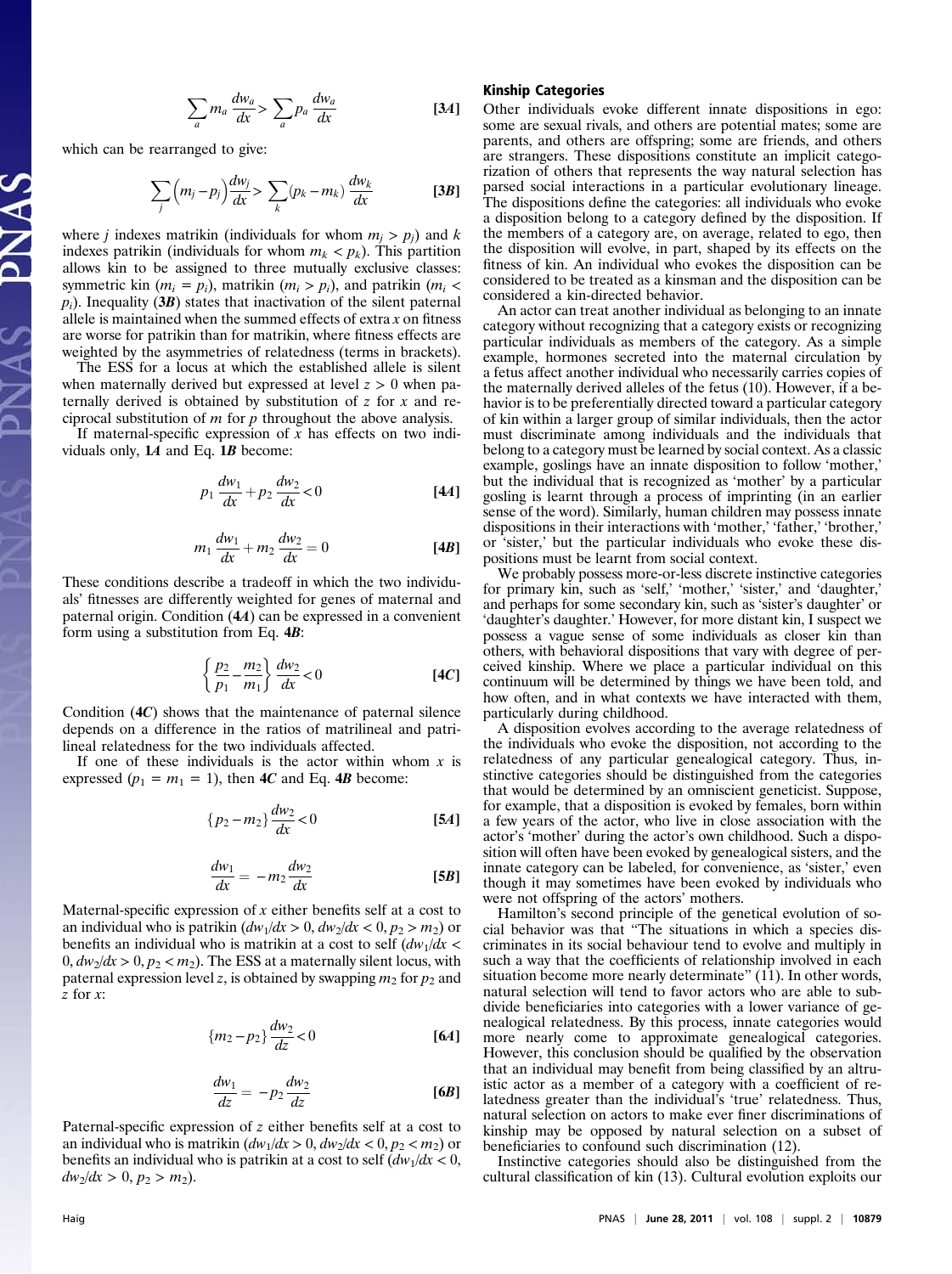innate dispositions for various cultural and rational ends. For example, by defining another individual as a brother, a cultural tradition or a political innovator attempts to evoke dispositions appropriate to innate brotherhood in interactions with that individual (14, 15). To the extent that this evocation is successful, culture thereby changes the coefficients of relatedness associated with an innate category in ongoing natural selection. By this means, culture can shape the innate taxonomy of kin.

Symmetric Kin. 'Self' and 'offspring' are symmetric kin. These innate categories are evolutionarily ancient and undoubtedly have accrued a rich set of innate dispositions. 'Grandoffspring' are also symmetric kin. Genes of maternal and paternal origin favor the same outcomes when fitness tradeoffs affect symmetric kin alone. Therefore, significant effects of imprinted genes on symmetric kin are predicted only if a gene's expression also affects asymmetric kin. For example, gene expression might mediate a direct tradeoff between the fitness of symmetric kin (e.g., 'self') and asymmetric kin (e.g., 'mother').

Perfect symmetry of matrilineal and patrilineal relatedness is an ideal that is probably rarely realized, although selection favoring imprinted expression will be weak when asymmetries of relatedness are small. For example, fullsibs, considered as a genealogical category, are symmetrically related to ego. However, 'fullsibs,' considered as an innate category, are ego's matrikin because of the possibility of undetected cuckoldry. The asymmetry of relatedness associated with 'fullsibs' will be small, however, whenever the probability of shared paternity is high. As another example, ego's offspring will be asymmetrically related to ego when ego's spouse is asymmetrically related to ego, as occurs under some forms of inbreeding (16, 17), but the asymmetries of relatedness will be small, except under close inbreeding.

Mother. 'Mother' is the most important category of matrikin. Strong effects of imprinted genes are expected in an offspring's relations with its mother, both prenatally and postnatally, because mothers have large effects on the fitness of offspring and are associated with an extreme asymmetry of relatedness from an outbred offspring's genetic perspective  $(m - p = 1)$ . Paternally expressed genes are predicted to increase the demands offspring impose on mothers, whereas maternally expressed genes are predicted to reduce these demands (18, 19). The strength of these effects will be attenuated when mothers establish stable breeding bonds with a particular male because paternally derived genes of an offspring then have an interest in a mother's continued reproduction. Her future offspring are potentially also the offspring's father's future offspring. However, when a mother changes partner, her continued reproduction expends limited maternal investment on maternal halfsibs, who are unrelated rivals from the perspective of paternally derived genes of existing offspring.

Effects of imprinted genes during fetal development are broadly consistent with theoretical predictions that paternally expressed genes should enhance growth and maternally expressed genes should restrain overgrowth (20, 21). Evolutionary speculation about postnatal effects of imprinted genes on a child's relations with his or her mother has focused on the phenotypes of Prader–Willi syndrome (PWS) and Angelman syndrome (AS), with the former caused by loss of paternally expressed genes at 15q11–13 and the latter by loss of maternally expressed genes from the same region (22). Therefore, PWS is predicted to exhibit absence, or weak development, of behaviors that elicit resources from mothers, whereas AS is predicted to exhibit an overdevelopment of such behaviors (23, 24).

Infants with PWS exhibit poor suck, weak cry, and excessive sleepiness, suggesting paternally expressed genes from 15q11–13 promote suckling, strength of cry, and wakefulness (all phenotypes that are expected to enhance maternal costs). From about the age of natural weaning, children with PWS develop an insatiable appetite associated with 'foraging' behaviors. These phenotypes have been interpreted as a pathological expression of

'weaning conflicts' that occurred when our ancestors were transitioning from predominant reliance on the breast to reliance on supplemental foods (23, 24).

The happy affect and smiling demeanor of children with AS contrast with the less effusive personality of children with PWS. Children with AS are proposed to express strongly behaviors that normally function to elicit maternal care, attention, and attachment (5, 25). However, the overtly social personality of children with AS is combined with a profound deficit in communication (26). Speech and gesture are largely absent. Therefore, maternally expressed genes at 15q11–13 appear necessary for the normal development of language. Badcock and Crespi (4) have suggested that genes of maternal origin have been selected to act in the language centers of the child's brain to promote attentiveness to maternal instruction and maternal example, coordinating maternal and child needs for the benefit of the matriline.

Father. Fathers are patrikin of their offspring. Therefore, maternally expressed genes in offspring are predicted to favor increased demands on fathers relative to the effects of paternally expressed genes. By contrast, paternally expressed genes are predicted to show greater solicitude to the needs of fathers.

Most mammals probably lack an innate category of 'father.' The evolution of more-or-less stable mating bonds between men and women has allowed fathers to recognize their offspring and offspring to recognize their fathers (often with a fair degree of confidence). Human fathers recognize offspring as babies born to women with whom they are involved in a more-or-less exclusive sexual relationship. Human offspring recognize fathers as adult males closely associated with their mother during infancy and early childhood (27).

Recognition of fathers means fathers can be avoided as mates. From the genetic perspective of a daughter, mating with her father is associated with a direct cost of producing inbred, rather than outbred, offspring but an indirect benefit of an extra, albeit inbred, paternal halfsib (with the daughter herself as the mother). The direct cost is experienced equally by the daughter's maternal and paternal alleles, but the indirect benefit is experienced solely by the daughter's paternal alleles. Therefore, maternally expressed genes are predicted to promote strong aversions to sexual relations with fathers (16).

Sibs. Uterine sibs sometimes have different fathers and are thereby matrikin. Paternal-specific expression of imprinted genes is expected to benefit self at the expense of uterine sibs, whereas maternal-specific expression is expected to benefit uterine sibs at a cost to self. Two factors in human evolution have probably had opposing effects on the intensity of conflict between genes of maternal and paternal origin over relations with uterine sibs. On the one hand, the evolution of persistent pair-bonds increased the proportion of uterine sibs that were fullsibs, thus reducing asymmetries of relatedness and mitigating potential conflicts. On the other hand, the evolution of shorter interbirth intervals and prolonged childhoods increased opportunities for competition among sibs (28–30).

Sibs are both sharers of common genes and competitors for common resources; hence, the characteristic admixture of affection and aggression in many sibling relations. Innate dispositions toward sibs are expected to be sensitive to relative age, with rivalry more intense among sibs who are closer in age. An older sib usually has greater power to help or harm a younger sib than the younger has to help or harm the older (although younger sibs will often attempt to recruit the even greater power of a parent on their behalf). The age-related asymmetry in power between a pair of sibs is expected to lessen as they grow older because they become closer together in relative age.

'Younger uterine sib' is likely to have been an evolutionarily salient category of matrikin because the arrival of a new baby will often have been accompanied by a reapportionment of maternal care away from older sibs. Consider two scenarios. In the first, a child grows up with his or her mother and a 'father' who dis-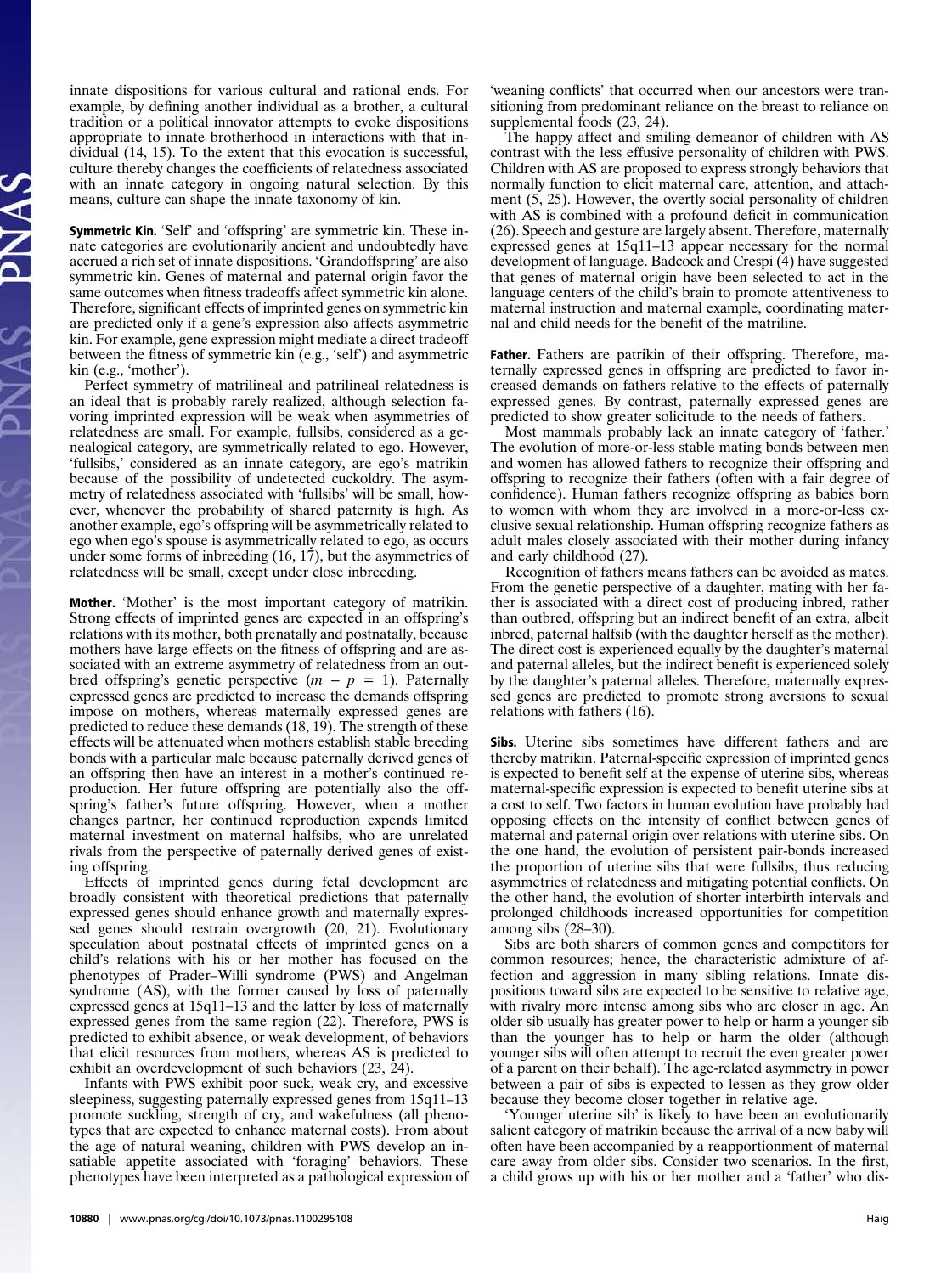appears and is replaced by an unfamiliar adult male, after which the mother has a new baby. From the perspective of the older child, the new baby is associated with a large asymmetry of relatedness ( $m - p = 0.5$ ). In the second scenario, the 'father' and mother remain together for the birth of a new baby. In this scenario, the new baby is associated with a much smaller asymmetry of relatedness because he or she is likely (although not certain) to be a fullsib of the older child.

New babies evoke a single instinctive category if the innate dispositions of older sibs are the same in the two scenarios. In this case, gene expression will have evolved according to a gene's average relatedness to babies in the different scenarios, weighted by the long-term average frequencies of each scenario. If the two scenarios evoke different innate dispositions, then the babies belong to different instinctive categories and gene expression will have evolved according to scenario-specific coefficients of relatedness.

Innate dispositions of younger children toward 'older uterine sibs' are probably less responsive to a mother's change of partner than dispositions of older children to 'younger uterine sibs' because a newborn child has not herself or himself experienced the change of partner and has few direct cues about the paternity of older sibs. The latter are more powerful and better informed than younger sibs, and thus may often set the tone of sibling relations. Infants and toddlers may, at first, express behaviors designed to ingratiate themselves to older sibs in an attempt to elicit help and avoid harm, with the overt expression of rivalry intensifying as disparities of power lessen with age.

Paternal halfsibs are patrikin, but it is unclear whether we have evolved innate dispositions that are specific for this category of kin. Relations with paternal halfsibs are usually less intimate than relations with maternal halfsibs because a father's contact with his offspring becomes attenuated once his sexual relations with their mother ends, especially if he has offspring with another woman. Interactions with paternal halfsibs are more intense in polygynous households in which the offspring of two or more women compete for family resources (31), but this situation has probably been less frequent than living with maternal halfsibs.

Extended Kinship. Asymmetries of matrilineal and patrilineal relatedness are created whenever individuals of one sex disperse to reproduce, whereas individuals of the other sex remain in their natal group. If the variance of reproductive success is similar in the two sexes, then random pairs of individuals are more likely to share genes of maternal origin than genes of paternal origin in matrilocal groups with male-biased dispersal, but the reverse is true in patrilocal groups with female-biased dispersal (8, 9, 12, 21, 32, 33). Thus, differential dispersal of the sexes can result in genes having effects that discriminate between matrikin and patrikin without other individuals being explicitly recognized as belonging to the mother's family or father's family.

Whether human reproductive dispersal has been female-biased or male-biased, on average, is controversial (34, 35). What is not controversial is that human groups exhibit a flexibility of social organization such that ties of matrilineal and patrilineal kinship predominate in different populations, with strong ties to both sides of the family maintained in many groups (27, 36, 37). Most, if not all, cultures distinguish between matrilineal and patrilineal kin. A key unanswered question is whether this cultural distinction is reinforced by innate dispositions that distinguish 'mother's kin' from 'father's kin,' or whether the two kinds of kin are lumped together in a single instinctive category with asymmetries of relatedness determined by social context.

The recognition of particular individuals as belonging to particular categories of kin enables discrimination among members of social groups on the basis of degree of relatedness (nepotism). The evolutionarily oldest and strongest ties are between mothers and their offspring, and among uterine sibs. If adults maintain associations with their mothers and uterine sibs, then second-order ties are facilitated between children and their mother's mother and mother's sibs (27). Strong ties of patrilineal kinship

are more tenuous because recognition of fathers is less certain and (evolutionarily) more recent. Perhaps for these reasons, ties of patrilineal kinship are often reinforced by strong patriarchal ideologies.

# Kith and Kin

Queller (38) distinguishes social effects mediated via kin from those mediated via kith or kind. Kin selection involves fitness effects on individuals who share genes via genealogical descent. Kind selection involves fitness effects mediated by identity by state rather than by descent. Kith selection involves an actor's effects on other individuals that feed back to the actor's own individual or inclusive fitness. I will not discuss kind selection except to draw attention to Queller's perceptive discussion of the relation between 'phenotype matching' and greenbeard effects (38).

Each individual has two parents who may be genetically unrelated but have a common interest in the survival and reproduction of their mutual offspring. The parents are each other's kith, and their relation engenders a complex intertwining of kith and kin effects because the affines of the father and mother are, respectively, matrikin and patrikin of the offspring. Put another way, an individual's matrikin are kith from the perspective of paternally derived genes, whereas an individual's patrikin are kith from the perspective of maternally derived genes. Further entanglement of kith and kin occurs when parents are themselves kin because of consanguineous matings.

A husband may benefit from investment in the health and well-being of his wife because this feeds back to increased fitness of his children. By extension, a husband is kith of his wife's family, who are matrikin of his offspring. His investment in relations with his wife's parents, and their investment in their son-in-law, may feed back to increased fitness of his children and their grandchildren. By further extension, a mother is kith of the paternally derived genes of her own offspring. These genes have an interest in her well-being to the extent that the offspring's individual fitness depends on continued investment by a healthy mother. Moreover, the offspring's patrilineal inclusive fitness may benefit from maternal investment in fullsibs.

Kith relations are contingent in ways that kin relations are not. The love of a child is more robust to bad behavior by the child than is love of a spouse to bad behavior by the spouse. The sharing of genes by descent is a brute fact that is unchanged by changes in the personal relations of kin, but spousal fitnesses are decoupled when either partner pursues other reproductive opportunities.

#### Partner Change

In preindustrial societies, it was a lucky child who reached maturity living in a household with both biological parents because of high rates of parental death and divorce (39, 40). Some of our ancestors undoubtedly grew up in families with both parents present, but others grew up in families in which one or both parents were absent. Behaviors that best promoted inclusive fitness are likely to have differed between intact and disrupted families because parents differed in their ability (or willingness) to invest in offspring and divorce was associated with predictable changes in relatedness for the children of former marriages.

As long as a couple remains together, their mutual offspring are fullsibs and symmetric kin of existing offspring (ignoring, for the moment, children conceived by extrapair copulations). However, once parents change partners, subsequent offspring of the mother and father are, respectively, maternal halfsibs (matrikin) and paternal halfsibs (patrikin) of the parents' mutual offspring. Therefore, a child's innate dispositions toward parents and younger sibs should be sensitive to whether or not his or her parents remain together, and these dispositions may be particularly sensitive to influences of imprinted genes after divorce or parental death.

Conflict in a child's relations with his or her parents is expected to intensify after parental separation, especially after parents acquire new partners (41, 42), because genes of maternal origin in the child have no direct interest in the father's contin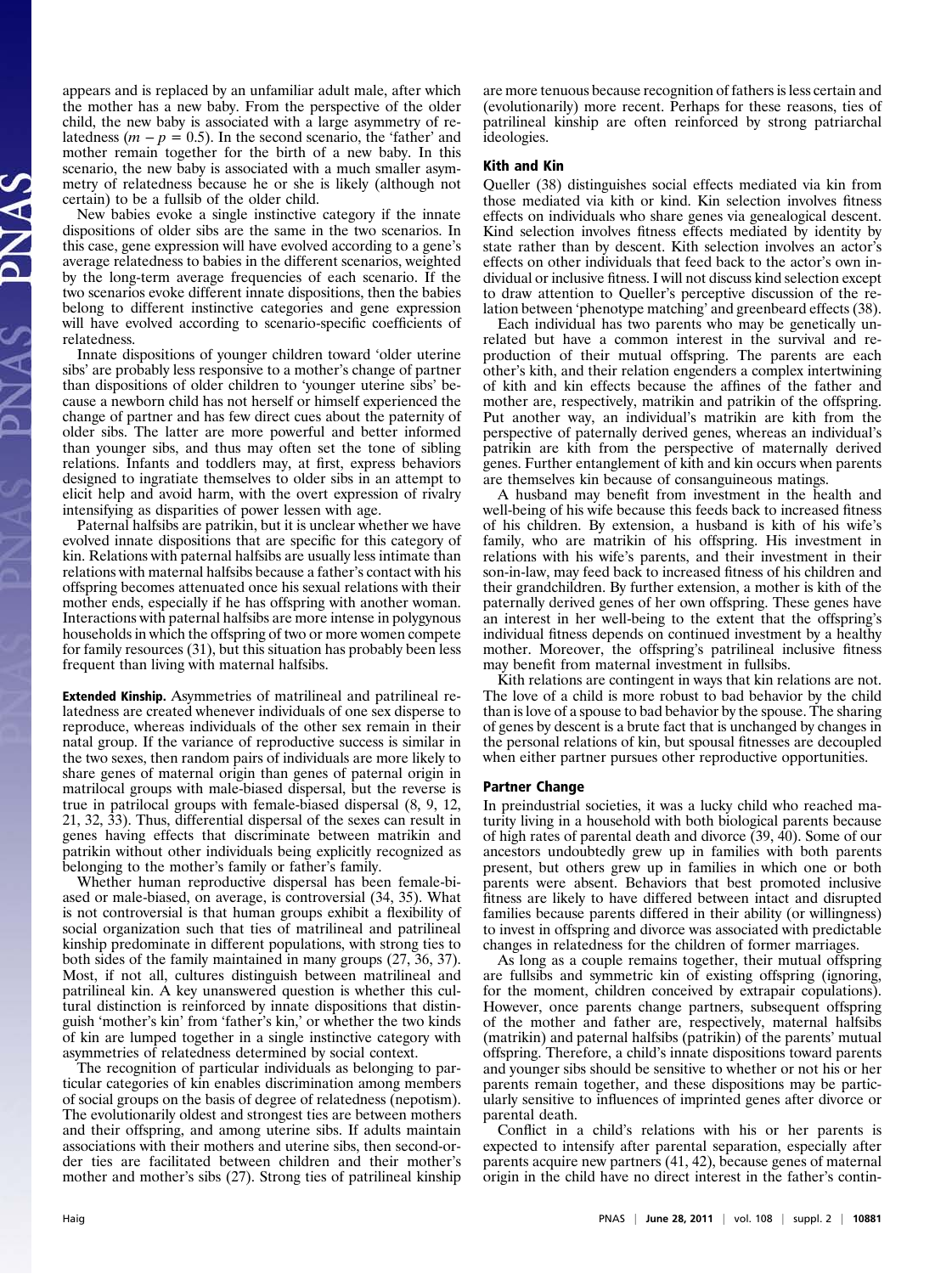ued reproduction, whereas genes of paternal origin have no direct interest in the mother's continued reproduction. Therefore, genes of paternal origin are expected to promote reduced cooperation with mothers after divorce, either expressed as increased demands for maternal resources, increased competition with maternal halfsibs, or reduced expression of helpful behaviors. Genes of maternal origin are expected to have opposing effects. As a result, conflicts within the child's genome are predicted to intensify after divorce.

When marriages dissolve, children usually remain with their mothers and contact with their fathers declines; social interactions with maternal halfsibs tend to be stronger than with paternal halfsibs; and ties to the mother's extended family strengthen, whereas ties to the father's family weaken (43). If similar biases were present in our evolutionary past, then the dissolution of pairbonds would have been associated with a statistical shift toward greater interaction with matrikin and a concomitant shift in the selective forces acting on imprinted genes in children. Paternally derived genes of children would therefore favor a greater emphasis on self-beneficial behaviors and a reduced emphasis on kinbeneficial behaviors after parental divorce.

#### Sexual Maturation

Age at sexual maturity is a pivotal life-history variable (44). In standard life-history theory, risk of death is the primary factor favoring earlier reproduction because individuals who delay maturation may not survive to reproduce or may not remain alive long enough to raise their offspring. Other things being equal, higher mortality of young adults favors earlier reproduction. Thus, high risks of subadult mortality have been proposed to explain early reproduction at small size in human pygmies (45, 46). Early maturation, in this case, is assumed to reflect a genetic change in the pygmy gene pool. Facultative responses are also possible. Thus, early reproduction by poor African-American women has been interpreted as a rational response to low life expectancy (47).

Theoretical discussions have focused on effects of pubertal timing on individual fitness with indirect effects on the fitness of relatives, for the most part, neglected. In this section, I will focus on indirect effects. My motivation is that a number of imprinted regions of the human genome influence pubertal progression and timing. This suggests that variation in age at maturity has affected the fitness of asymmetric kin, as well as individual fitness (21). I do not address the relative importance of direct and indirect effects. The selective forces acting on pubertal timing are undoubtedly complex, and a comprehensive review is beyond the scope of this paper.

The timing of ego's transition to adulthood would have had varied consequences for the fitness of ego's kin depending on ecological conditions: whether ego remained in his or her natal group or moved to another group, how much ego contributed to communal goods, and the extent to which ego's offspring competed for limited resources with other group members (21). Rather than attempt a global analysis that sums fitness effects across all categories of kin, I will consider a simple model in which the level of  $x$  (expressed from one locus) accelerates ego's pubertal development, whereas the level of  $\overline{z}$  (expressed from another locus) decelerates pubertal development, and consider two ways in which ego's age at maturity could affect the fitness of a younger uterine sib.

In the first scenario (another-mouth-to-feed), ego ( $m_1 = p_1 =$ 1) and a younger sib ( $m_2 = 0.5 > p_2$ ) compete for limited maternal investment until ego leaves the parental home. Earlier puberty reduces ego's fitness ( $\frac{\partial w_1}{\partial x} < 0$ ,  $\frac{\partial w_1}{\partial z} > 0$ ) at a benefit to the younger sib  $(\partial w_2/\partial x > 0, \ \partial w_2/\partial z < 0)$ , who acquires more resources because of reduced competition with ego. Ego's genes of paternal origin have less of an interest in the younger sib's welfare than ego's genes of maternal origin. Therefore, this scenario predicts maternal-specific expression of accelerators of puberty and paternal-specific expression of decelerators of puberty. From Eq. 5B and Eq. 6B, the joint ESS is characterized by:

$$
-\frac{\partial w_1}{\partial x} = m_2 \frac{\partial w_2}{\partial x}, \qquad \frac{\partial w_1}{\partial z} = -p_2 \frac{\partial w_2}{\partial z}
$$
 [7]

Ego is predicted to undergo puberty at a younger age than is optimal for his or her individual fitness. Production of x is 'altruistic' because it benefits the younger sib at a cost to self, whereas production of  $z$  is 'selfish' because it benefits self at a cost to the younger sib.

In the second scenario (helper-at-the-nest), ego helps raise the younger sib by providing child care and contributing food to the household pot or otherwise reducing maternal workload (48–51), but this help is withdrawn when ego begins to reproduce on his or her own. Earlier puberty enhances ego's individual fitness  $(\partial w_1/\partial x > 0, \partial w_1/\partial z < 0)$  at a cost to the fitness of the younger sib  $(\partial w_2/\partial x < 0, \, \partial w_2/\partial z > 0)$ . Ego's genes of paternal origin have less interest in the fitness of the younger sib than ego's genes of maternal origin. Therefore, this scenario predicts maternalspecific expression of decelerators of puberty and paternalspecific expression of accelerators of puberty. The joint ESS is characterized by:

$$
\frac{\partial w_1}{\partial x} = -p_2 \frac{\partial w_2}{\partial x}, \qquad -\frac{\partial w_1}{\partial z} = m_2 \frac{\partial w_2}{\partial z}
$$
 [8]

Ego is predicted to undergo puberty at an older age than is optimal for his or her individual fitness. Production of x is 'selfish' because it benefits self at a cost to the younger sib, whereas production of z is 'altruistic' because it benefits the younger sib at a cost to self.

Human sexual maturation is delayed relative to the other great apes. The two scenarios make different predictions about the reason for delayed maturation in the human lineage. In the another-mouth-to-feed scenario, delayed maturation is favored because it allows ego to accumulate more embodied capital and become a better parent (52). In the helper-at-the-nest scenario, delayed maturation is favored because ego obtains greater returns from indirect investment in a younger sib than from direct investment in his or her own offspring (53, 54). The two scenarios are, of course, not mutually exclusive: A child can both compete with his or her sibs for limited resources and provide help to his or her parents. Moreover, experience gained in care of younger sibs is a form of embodied capital when a child has offspring of his or her own.

What would one expect if age at maturity were contingent on whether ego's mother and father stayed together for the birth of the younger sib? Partner change causes a decrease in  $p_2$ , thus discounting the cost of competition with the younger sib, or discounting the benefit of helping raise the younger sib, for genes of paternal origin. In the another-mouth-to-feed scenario, reduced relatedness to younger sibs is predicted to favor increased production of z from alleles of paternal origin to slow the onset of puberty. Partner change, by itself, does not promote a change in x because  $m_2$  is unchanged. However, the acceleration of puberty due to increased  $z$  may favor enhanced production of  $x$ from alleles of maternal origin as a countermeasure. By contrast, in the helper-at-the-nest scenario, reduced relatedness to younger sibs directly favors increased production of x from alleles of paternal origin to hasten the onset of puberty.

Blended vs. Unblended Relatedness. What coefficient (or coefficients) of relatedness should be associated with an innate kinship category in models of inclusive fitness? Inclusive-fitness theory usually employs a coefficient that averages relatedness for alleles of maternal and paternal origin, as if maternal and paternal alleles were blended together in offspring rather than retaining their separate identities. By contrast, the present paper uses parent-specific coefficients. There has been surprisingly little discussion of if, and when, blending is appropriate given that the two approaches make different kinds of predictions about what should be observed in nature. I will use the helper-at-the-nest scenario to illustrate the difference of approach and predictions.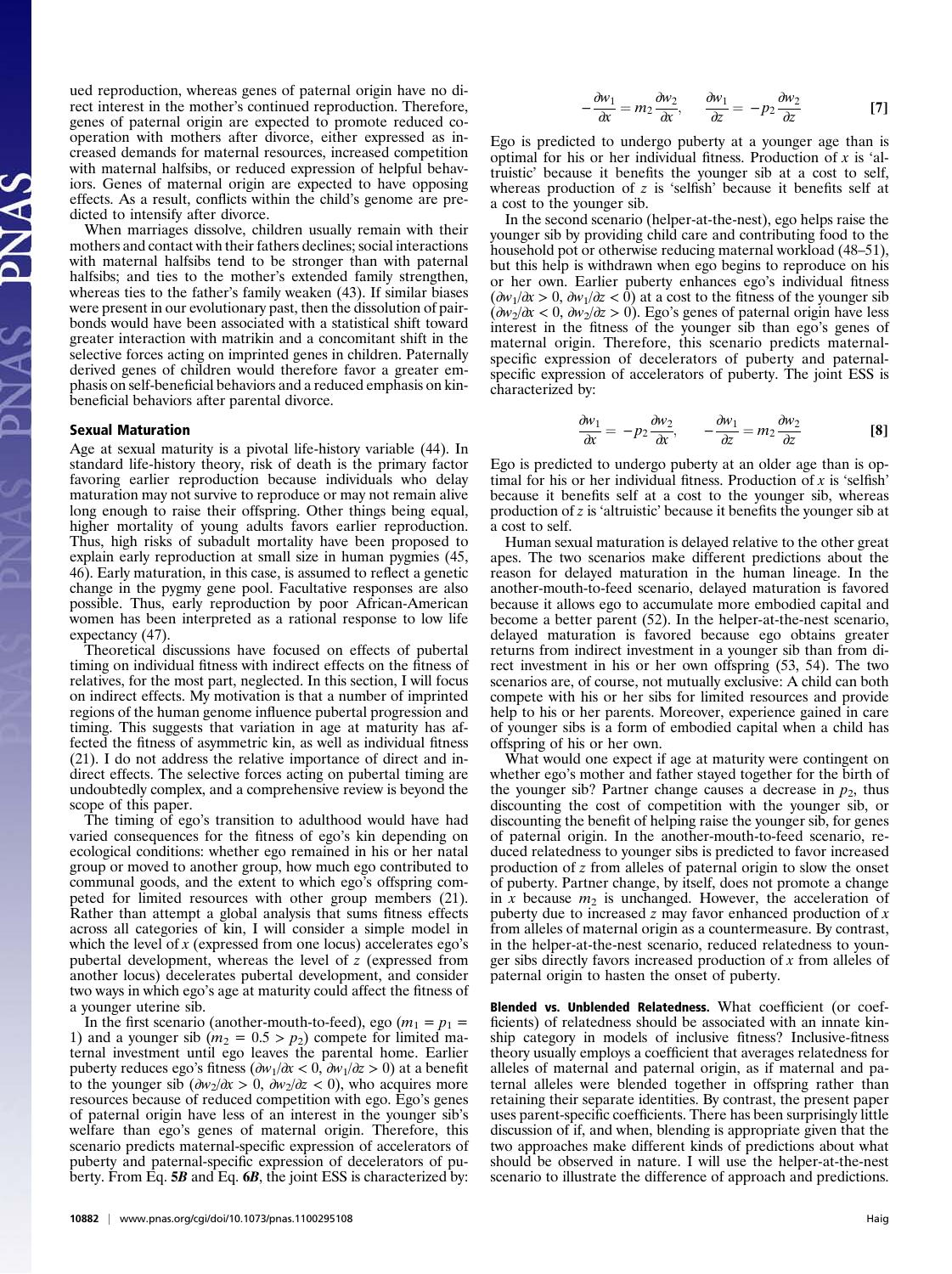A 'conventional' model of pubertal timing would use age at puberty, y, as the variable for direct optimization. Larger values of y would be associated with a benefit to the younger sib  $(dw_2$ dy) at a cost to self  $(-dw_1/dy)$ . At the optimal age of puberty:

$$
-\frac{dw_1}{dy} = r_2 \frac{dw_2}{dy}
$$
 [9]

where  $r_2 = (m_2 + p_2)/2$  is a coefficient that blends matrilineal and patrilineal relatedness. By contrast, an 'imprinting' model would treat y as a function of the level of expression of one or more genes [e.g.,  $y = \phi(x, z)$ , where x is a pubertal accelerator and z is a pubertal decelerator] (Eq. 8). The model then makes statements about levels of gene expression at evolutionary equilibrium.

This comparison immediately identifies the attraction of the conventional approach. The use of blended relatedness allows statements to be made about phenotype y, whereas the use of parent-specific relatedness views y as an issue in dispute between opposing parties. The latter models usually do not predict how the dispute will be resolved at the level of outward phenotype. The differences should not be overstated. When considering the effects of husband replacement on optimal age at puberty,  $r_2$ (the blended coefficient) changes in the same direction as  $p_2$  (the patrilineal coefficient), with  $m_2$  (the matrilineal coefficient) unchanged. Therefore, predictions about the direction of change in phenotype will be similar for the two kinds of model, absent the possibility that genes of paternal origin have no influence. Nevertheless, I would argue that parent-specific coefficients are more appropriate than blended coefficients except in the special case where effects of imprinted alleles can be excluded. Even in the latter case, my preference is to use parent-specific coefficients and let the 'blending' of relatedness emerge from the mathematics of the model.

**Effects of Father Absence.** Girls are reported to enter puberty and begin reproduction at younger ages when raised in households in which biological fathers are absent (55, 56). Previous attempts to explain this association have focused on the role of father absence as a predictor of the daughter's expected fitness when 'choosing' among alternative reproductive strategies. Thus, absence of her father during a girl's early childhood has been proposed to predict lower paternal investment by the potential fathers of her own offspring. Her poor prospects of finding a reliable spouse have been conjectured to favor an earlier onset of reproduction (57). A somewhat simpler hypothesis is that daughters themselves expect less parental investment from delaying maturation in a family with a single parent than in a family in which both biological parents are present (58). These hypotheses interpret the association between father absence and early maturity as the outcome of a conditional strategy of a common genotype. An alternative interpretation is that early maturation of daughters and absence of fathers are genetically correlated (59, 60).

The helper-at-the-nest scenario predicts earlier menarche in disrupted families, whereas the another-mouth-to-feed scenario predicts a delay in menarche. Therefore, the association of early menarche with father absence is consistent with older daughters having been selected to delay reproduction to help mothers raise younger sibs when these are likely to be fullsibs but not when these are likely to be halfsibs. The assumptions of the model are simplistic, however. In particular, partner change is assumed to change patrilineal relatedness to the younger sib but not to affect the form of the fitness functions. Thus, the model does not consider direct effects of father absence on the daughter's expected fitness or the purported value of father absence as a cue to the quality of the mating market.

The helper-at-the-nest hypothesis is compatible with the effect of father absence being either the expression of a conditional strategy or the result of a genetic correlation. In the first instance, the presence of a girl's father would be used as a cue to delay maturation. In the second instance, genes that predispose men to short-term relationships would become statistically associated

with genes of paternal origin that predispose daughters to mature early, and thus avoid sacrificing personal reproduction for the benefit of maternal halfsibs. Conversely, genes that predispose men to long-term relationships would become associated with genes that predispose daughters to help parents raise fullsibs.

Early reproduction by elder daughters maximizes the potential for reproductive overlap between mothers and daughters. Either could help the other raise offspring at the expense of personal reproduction. What determines who becomes the helper at whose nest? Cant and Johnstone (61) have argued that when a young woman moves into the extended family of her husband, her mother-in-law is predisposed to become the helper at the younger woman's nest because the older women is related to the younger's offspring (and therefore has a genetic incentive to help), whereas the younger woman is unrelated to the older's offspring (and therefore has no genetic incentive to help). Perhaps a similar dynamic can play out after divorce between a younger woman and her own mother. In this case, the older woman is symmetrically related to the younger woman's offspring (she is their maternal grandmother), but genes of paternal origin in the younger woman are unrelated to potential offspring of the older woman. This would create a bias in favor of the older woman helping the younger.

Effects of Birth Order. Elder daughters probably provide most effective help for sibs several years younger than themselves. Therefore, the helper-at-the-nest hypothesis predicts earlier menarche for daughters with fewer younger sibs and later menarche for elder daughters in larger families. A British study found correlations broadly consistent with these predictions: Menarche was delayed in girls from larger families, but girls born later in a family of a given size had earlier menarche (62). However, in a Spanish study, first-born daughters had earlier menarche than second-born and third-born daughters but later menarche than fourth-born or higher-born daughters (63). Effects of birth order on age at menarche may be complex and highly contingent. The greater competence of elder daughters to provide help is accompanied by a greater ability to compete for limited resources. Elder daughters have also spent early childhood in a smaller family than the family experienced by their younger sibs at the same age.

Expectations about the effects of family size are complicated because larger families contain more competitors for limited resources but also more opportunities for help. Analyses that consider effects of birth order commonly assign lowest birth order to oldest offspring, regardless of family size, and assign higher birth orders to younger sibs. In this formulation, birth order is linearly related to ego's number of older sibs but provides no information about number of younger sibs (potential beneficiaries of help). From an evolutionary perspective, it might be more informative to perform these analyses with numbers of older and younger sibs as independent predictors.

Effects of Imprinted Genes. Previous sections have explored the hypothesis that mothers (and maternally derived genes of daughters) benefit from delayed maturation because of help provided to mothers by older daughters. The effects of father absence on timing of menarche were construed as supportive of this hypothesis. However, evidence from the effects of imprinted genes on pubertal progression is not readily compatible with the helper-at-the-nest hypothesis.

PWS and Silver–Russell syndrome are caused by the absence of paternally expressed genes or increased dosage of maternally expressed genes. Both syndromes are associated with reduced linear growth in childhood and a weak (or absent) pubertal growth spurt (64–66). These phenotypes suggest matrikin benefited from slower childhood growth. Moreover, individuals who receive both copies of chromosome 14 from their mother experience precocious puberty (67). This phenotype suggests that earlier puberty benefited matrikin, perhaps via reduced competition for resources among uterine sibs. Thus, the effects of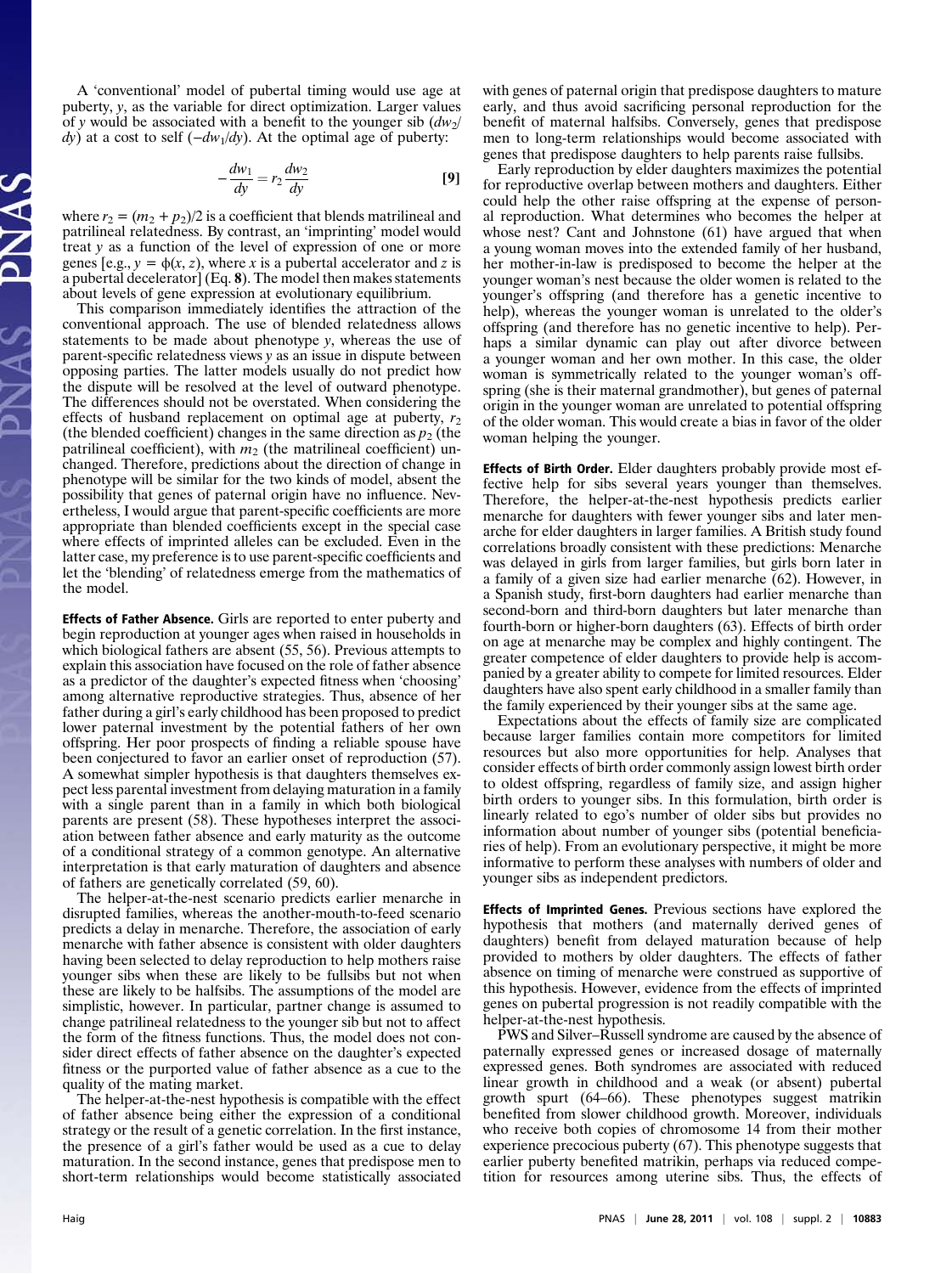imprinted genes are more easily reconciled with the anothermouth-to-feed scenario than with the helper-at-the nest scenario.

Given the centrality of age of first reproduction to life-history theory, it is perhaps surprising how little we understand about the fitness tradeoffs that influence variation within and among human populations in age at puberty in either sex. A detailed study of the effects of imprinted genes on pubertal timing and progression promises to provide important clues about the evolution of the distinctive human life history.

Adolescence. Adolescence has been defined as the period from onset of puberty to independence from parents (68). The duration of adolescence, by this definition, is highly variable within and among human populations. Popular opinion views adolescence as a time of heightened conflict between parents and offspring and of internal turmoil within the adolescent psyche. Adolescence is both a period of reorganization of neural circuits within the brain (68) and a period in which decisions are made about where to live and whom to marry that may have divergent effects on matrilineal and patrilineal inclusive fitness of the child and of his or her parents.

Humans exhibit variation, even within sibships, in the degree to which adults maintain close ties with parents, siblings, and more distant kin. Relations with parents during adolescence are often perceived by young persons as a conflict between their desire for autonomy and parental attempts to control their choices (69). Parents often perceive the adolescent as self-absorbed and as neglecting responsibilities to family. Adolescence is a life-history transition in which the expression of imprinted genes may have significant effects within the brain. The maternal and paternal genomes of the adolescent agree about individual fitness but may disagree over how much individual fitness should be killed for investment in indirect fitness via kin.

A long tradition in anthropology has emphasized the role of marriage as a form of exchange between patriarchal groups with young women as the commodity of exchange (70–72). This was sometimes a direct exchange of daughters between groups, and it sometimes involved a transfer of family wealth, either a payment for a bride or a payment to place a daughter in a favorable situation. The freedom of young people to choose their own partners was curtailed. Conflicts between parents and offspring over the choice of marriage partners are the stuff of legend and literature. Parents usually believe they are acting in their child's best interests (they believe they have more experience than their child in identifying a suitable spouse), but evolutionary theory recognizes that the genetic interests of parent and offspring may diverge.

Material benefits that a spouse brings to a marriage can be transmitted to affinal kin of the spouse, but genetic benefits are transmitted only to offspring of the marriage. Offspring are therefore expected to place a greater emphasis than parents on the genetic qualities, rather than material resources, provided by mates (73–76). Mother and father may disagree over the relative value of material and genetic benefits provided by potential spouses of their child if material benefits flow unequally to matrikin and patrikin. For the same reason, maternal and paternal genomes of the child may disagree about the optimal attributes of a spouse.

The choice of where and with whom to reside may also have important fitness consequences for a young couple. Families can both provide support for personal reproduction and demand support for kin. The expression of imprinted genes within the brain raises the possibility that some of these conflicts, over

- 1. Pollock F, Maitland FW (1895) The History of English Law Before the Time of Edward I (Cambridge Univ Press, Cambridge, UK), p 8.
- 2. Haig D (1997) Parental antagonism, relatedness asymmetries, and genomic imprinting. Proc Biol Sci 264:1657–1662.
- 3. Haig D (2000a) The kinship theory of genomic imprinting. Annu Rev Ecol Syst 31:9–32.
- 4. Badcock C, Crespi B (2006) Imbalanced genomic imprinting in brain development: An evolutionary basis for the aetiology of autism. J Evol Biol 19:1007–1032.
- 5. Isles AR, Davies W, Wilkinson LS (2006) Genomic imprinting and the social brain. Philos Trans R Soc Lond B Biol Sci 361:2229–2237.

where to live and who to marry, may be internalized within the adolescent psyche.

#### Discussion

Life-history theory is concerned with tradeoffs in fitness: between the benefits of muscle and fat, between immune function and reproductive effort, between quantity and quality of offspring, and between reproduction now and reproduction later. Inclusive-fitness tradeoffs may involve the personal fitness of different individuals. Social tradeoffs exist between eating food now or bringing it back to the camp to be shared, between being a dad or a cad, between sponging on mother's kin or father's kin, and between helping one's mother raise sibs or having a child of one's own. Psychology is concerned with tradeoffs in mental function: between immediate and delayed gratification, between empathizing and systemizing, between focused and diffuse attention, and between impulsiveness and executive control. A key challenge for a synthesis of these fields will be to understand how psychological tradeoffs mediate life-history tradeoffs.

Our species' innate taxonomy of kin is defined by evolved dispositions that are directed toward some individuals but not others based on environmental cues that are correlated with degree of relatedness. An innate disposition defines the membership of a category, and the membership defines the coefficient of relatedness associated with the category. All individuals who evoke a disposition belong to the category, and all members of the category determine the relatedness associated with fitness consequences of the disposition. Thus, innate kin categories need not correspond exactly to genealogical categories, and, given enough time and genetic variation, the cultural categorization of kin can shape our innate dispositions.

An unresolved issue is the richness of our innate categorization of kin both in terms of the number of different kinds of kin for whom we have distinct dispositions and in terms of the complexity of dispositions toward each particular category. No one would seriously argue that innate structure is absent in our interactions with mothers, but there is no similar consensus over whether we innately distinguish fullsibs from halfsibs, let alone mother's brother's daughters from father's sister's daughters.

When tradeoffs exist between the individual fitnesses of relatives, inclusive fitness assigns relative values to effects on different categories of kin based on each category's degree of relatedness to an actor. For most categories of kin, relatedness differs for genes of maternal and paternal origin. The inclusive fitness of maternal and paternal alleles will be maximized by different allocations of fitness among kin, creating the potential for conflicting goals within individual organisms and a deepseated biological ambivalence in relations among kin.

Maternal and paternal genes have a common interest in the effective functioning of the individual actor, but phenotypes that are determined by agents with different fitness functions are not expected to show the degree of integration and physiological efficiency one would expect of a phenotype determined by agents with identical interests. Perhaps such internal conflicts can partially account for inefficiencies of mental function and a high frequency of pathology in human social interactions.

ACKNOWLEDGMENTS. The paper has benefited from the comments of Bernard Crespi, Edgar Dueñez-Guzman, Sarah Hrdy, Karen Kramer, David Queller, Stephen Stearns, Robert Trivers, and two anonymous reviewers. The work was supported by a Collaborative Innovation Award from the Howard Hughes Medical Institute to Catherine Dulac.

- 6. Crespi B (2008) Genomic imprinting in the development and evolution of psychotic spectrum conditions. Biol Rev Camb Philos Soc 83:441–493.
- 7. Goos LM, Ragsdale G (2008) Genomic imprinting and human psychology: Cognition, behavior and pathology. Genomic Imprinting, ed Wilkins JF , Landes Bioscience, New York), pp 71–88.
- 8. Úbeda F, Gardner A (2010) A model for genomic imprinting in the social brain: Juveniles. Evolution 64:2587–2600.
- 9. Úbeda F, Gardner A (2011) A model for genomic imprinting in the social brain: Adults. Evolution 65:462–475.